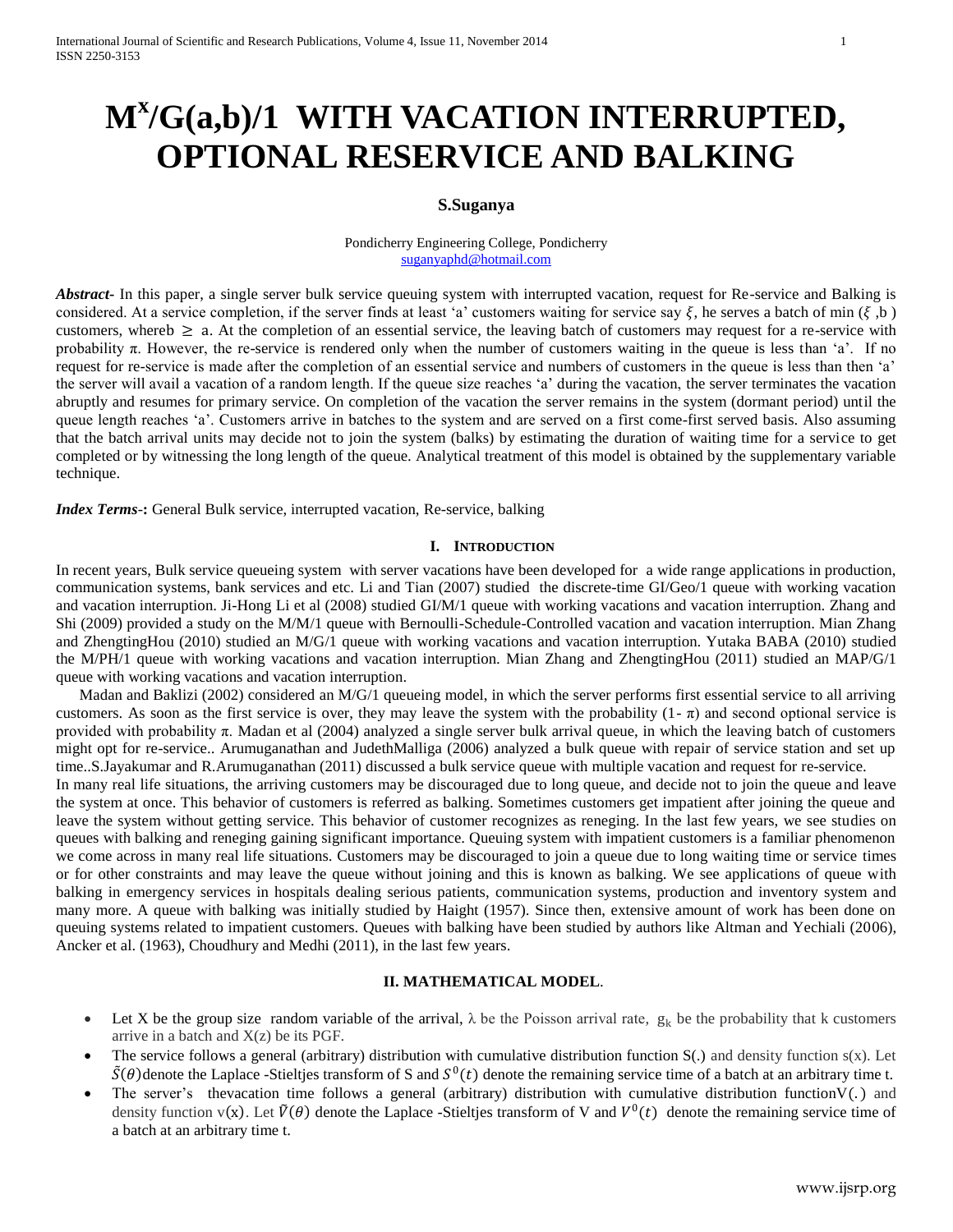- The re-service follows a general (arbitrary) distribution with cumulative distribution function  $R(.)$  and density function  $r(x)$ . Let  $\tilde{R}(\theta)$  denote the Laplace -Stieltjes transform of R and  $R^0(t)$  denote the remaining re- service time at an arbitrary time t.
- We assume that  $(1 a_1)(0 \le a_1 \le 1)$  is the probability that an arriving customer balks during the period when the server is busy and  $(1 - a_2)(0 \le a_2 \le 1)$  is the probability that an arriving customer balks during the period when the server is on vacation
- $\bullet$   $N_s(t)$  and  $N_q(t)$  are the number of customers in the service and number of customers in the queue respectively.

The different states of the server at time t are defined as follows

0, if the server is busy with service

 $C(t) = \begin{cases} 1, & \text{if the server is on vacation} \\ 2, & \text{if the server is invariant} \end{cases}$ 

2, if the server is busy with Re – service 3, if the server is on idle period

To obtain the system of Equations, the following state probabilities are defined:

 $m = a$ 

 $P_{i,n}(x,t)dt = P{N_s(t) = i, N_q(t) = n, x \leq S^0(t) \leq x + dt, C(t) = 0}, a \leq i \leq b, n \geq 0,$  $Q_n(x, t)dt = P{N_q(t) = n, x \leq V^0(t) \leq x + dt, C(t) = 1}, n \geq 0$  $R_n(x, t)dt = P{N_q(t) = n, x \le R^0(t) \le x + dt, C(t) = 2}, n \ge 0$ 

 $T_n(t)dt = P\{N_q(t) = n, C(t) = 3\}, 0 \le n \le a - 1.$ 

Now, the following system equations are obtained for the queueing system, using supplementary variable technique:  $T_0(t + \Delta t) = T_0(t)(1 - \lambda \Delta t) + Q_0(0, t)\Delta t$ 

$$
T_n(t + \Delta t) = T_n(t)(1 - \lambda \Delta t) + Q_n(0, t)\Delta t + \sum_{k=1}^n T_{n-k}(t)\lambda g_k \Delta t, \quad 1 \le n \le a - 1,
$$
  
\n
$$
P_{i,0}(x - \Delta t, t + \Delta t) = P_{i,0}(x, t)(1 - \lambda \Delta t) + \lambda(1 - a_1)P_{i,0}(x, t) + \sum_{m=a}^b P_{m,i}(0, t)s(x)\Delta t
$$
  
\n
$$
+ R_i(0)s(x) + \sum_{k=0}^{a-1} Q_k(x, t)\lambda g_{i-k}s(x)\Delta t + \sum_{m=0}^{n-1} T_m(t)\lambda g_{i-m} s(x)\Delta t, a \le i \le b
$$
  
\n
$$
P_{i,j}(x - \Delta t, t + \Delta t) = P_{i,j}(x, t)(1 - \lambda \Delta t) + \lambda(1 - a_1)P_{i,j}(x, t) + a_1 \sum_{k=1}^j P_{i,j-k}(x, t)\lambda g_k \Delta t,
$$
  
\n
$$
a \le i \le b - 1; j \ge 1
$$
  
\n
$$
P_{b,j}(x - \Delta t, t + \Delta t) = P_{b,j}(x, t)(1 - \lambda \Delta t) + \lambda(1 - a_1)P_{b,j}(x, t) + \sum_{m=a}^b P_{m,b+j}(0, t)s(x)\Delta t
$$
  
\n
$$
+ R_{b+j}(0)s(x) + a_1 \sum_{k=1}^j P_{b,j-k}(x, t)\lambda g_k \Delta t + \sum_{m=0}^{n-1} T_m(t)\lambda g_{b+j-m} s(x)\Delta t
$$
  
\n
$$
+ \sum_{k=0}^{a-1} Q_k(x, t)\lambda g_{b+j-k}s(x)\Delta t; \quad j \ge 1
$$
  
\n
$$
Q_0(x - \Delta t, t + \Delta t) = Q_0(x, t)(1 - \lambda \Delta t) + \lambda(1 - a_2)Q_0(x, t)
$$
  
\n
$$
+ (1 - \pi) \sum_{k=0}^b P_{m,0}(0)v(x)\Delta t + R_0(0)v(x);
$$

$$
Q_n(x - \Delta t, t + \Delta t) = Q_n(x, t)(1 - \lambda \Delta t) + \lambda(1 - a_2)Q_n(x, t) + (1 - \pi) \sum_{m=a}^{b} P_{m,0}(0)v(x)\Delta t
$$

$$
+ \sum_{k=1}^{n} Q_{n-k}(x, t)\lambda g_k \Delta t + R_n(0)v(x); \qquad 1 \le n \le a - 1
$$

$$
R_0(x - \Delta t, t + \Delta t) = R_0(x, t)(1 - \lambda \Delta t) + \lambda(1 - a_1)R_0(x, t) + \pi \sum_{m=a}^{b} P_{m,0}(0, t)r(x)
$$

$$
R_n(x - \Delta t, t + \Delta t) = R_n(x, t)(1 - \lambda \Delta t) + \lambda(1 - a_1)R_n(x, t) + \pi \sum_{m=a}^{b} P_{m,n}(0, t)r(x) + \lambda a_1 \sum_{k=1}^{n} R_{n-k}(x, t) g_k; 1 \le n \le a - 1,
$$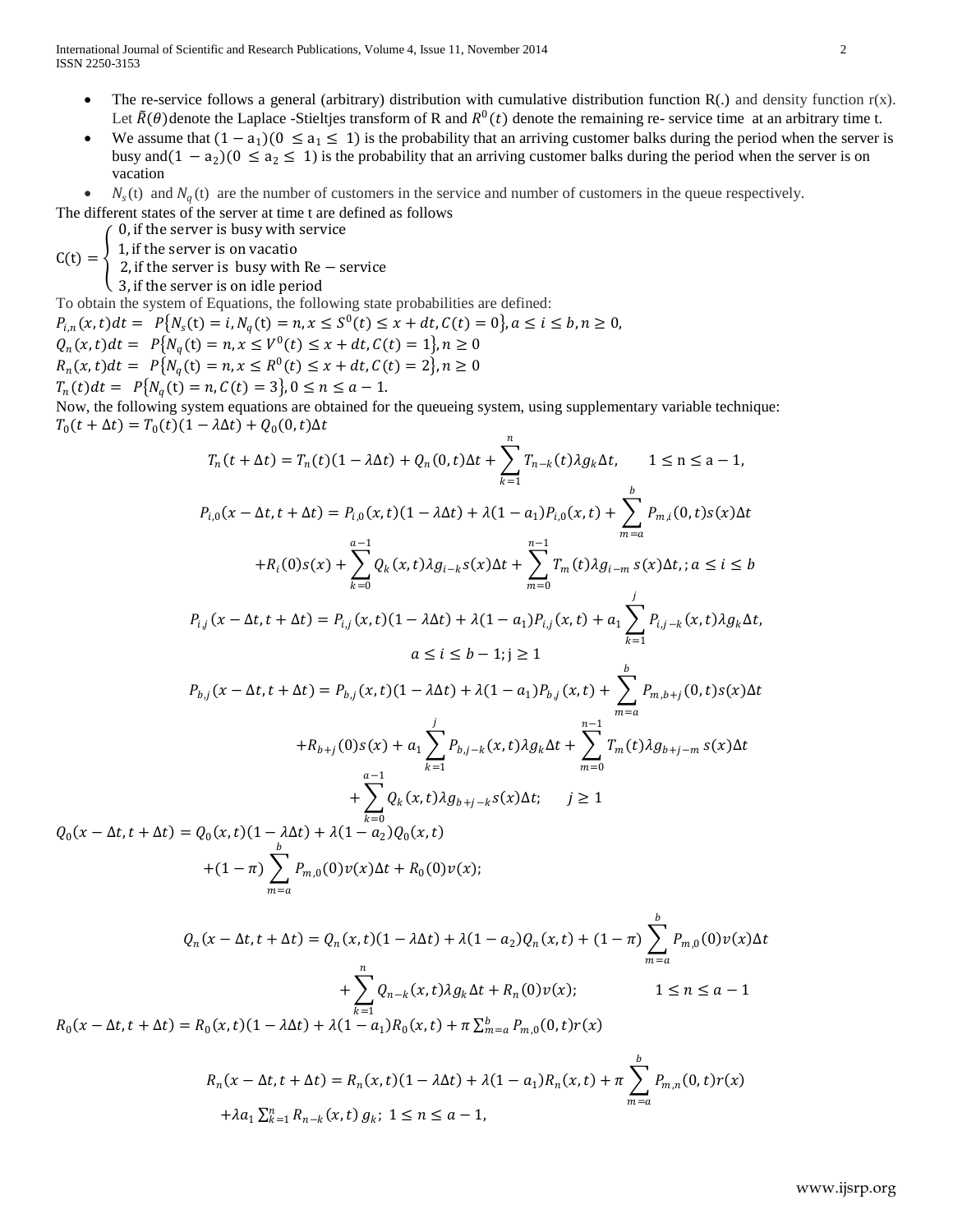International Journal of Scientific and Research Publications, Volume 4, Issue 11, November 2014 3 ISSN 2250-3153

$$
R_n(x-\Delta t, t+\Delta t) = R_n(x,t)(1-\lambda\Delta t) + \lambda(1-a_1)R_n(x,t) + \lambda \sum_{k=1}^n R_{n-k}(x,t) g_k; \ n \ge a.
$$

#### **III. STEADY STATE QUEUE SIZE DISTRIBUTION**

From the above equations, the steady state queue size equations are obtained as follows:

$$
0 = -\lambda T_0 + Q_0(0)
$$
  
\n
$$
0 = -\lambda T_n + Q_n(0) + \sum_{k=1}^n T_{n-k} \lambda g_k, \quad 1 \le n \le a-1
$$
  
\n
$$
0 = 0
$$
  
\n
$$
b
$$
  
\n(1)  
\n
$$
b
$$

$$
-P'_{i,0}(x) = -\lambda P_{i,0}(x) + \lambda (1 - a_1) P_{i,0}(x) + \sum_{m=a}^{\infty} P_{m,i}(0) s(x) \Delta t
$$

$$
+\sum_{k=0}^{a-1} Q_k(x) \lambda g_{i-k} s(x) + \sum_{m=0}^{n-1} T_m \lambda g_{i-m} s(x) + R_i(0) s(x); a \le i \le b
$$
  
\n
$$
-P'_{i,j}(x) = -\lambda P_{i,j}(x) + \lambda (1 - a_1) P_{i,j}(x) + a_1 \sum_{k=1}^{j} P_{i,j-k}(x) \lambda g_k; \qquad a \le i \le b, j \ge 1
$$
\n(3)

$$
-P'_{b,j}(x) = -\lambda P_{b,j}(x) + \lambda (1 - a_1) P_{b,j}(x) + a_1 \sum_{k=1}^j P_{b,j-k}(x) \lambda g_k + \sum_{m=a}^b P_{m,b+j}(0) s(x) + \sum_{m=0}^{m-1} T_m \lambda g_{b+j-m} s(x) + \sum_{k=0}^{a-1} Q_k(x) \lambda g_{b+j-k} s(x) + R_{b+j}(0) s(x); j \ge 1
$$
\n(5)

$$
-Q'_0(x) = -\lambda Q_0(x) + \lambda (1 - a_2)Q_0(x) + (1 - \pi) \sum_{m=a}^{b} P_{m,0}(0) \nu(x) + R_0(0) \nu(x); \tag{6}
$$

$$
-Q'_{n}(x) = -\lambda Q_{n}(x) + \lambda (1 - a_{2})Q_{n}(x) + (1 - \pi) \sum_{m=a} P_{m,0}(0)\nu(x)
$$
  

$$
Q_{n-k}(x)\lambda g_{k} + R_{n}(0)\nu(x); \quad 1 \le n \le a - 1
$$
 (7)

$$
+a_{2} \sum_{k=1}^{n} Q_{n-k}(x) \lambda g_{k} + R_{n}(0) \nu(x); \quad 1 \leq n \leq a-1
$$
\n
$$
-R_{0}^{'}(x) = -\lambda R_{0}(x) + \lambda (1 - a_{1})R_{0}(x) + \pi \sum_{m=a}^{b} P_{m,0}(0)r(x)
$$
\n
$$
-R_{n}^{'}(x) = -\lambda R_{n}(x) + \lambda (1 - a_{1})R_{n}(x) + \pi \sum_{m=a}^{b} P_{m,n}(0)r(x) + \lambda a_{1} \sum_{k=1}^{n} R_{n-k}(x) g_{k}; 1 \leq n \leq a-1,
$$
\n(9)\n
$$
-R_{n}^{'}(x) = -\lambda R_{n}(x) + \lambda (1 - a_{1})R_{n}(x) + \lambda \sum_{k=1}^{n} R_{n-k}(x) g_{k}; n \geq a.
$$
\n(10)

The Laplace-Stieltjes transforms of  $P_{i,n}(x)$  and  $Q_j(x)$  are defined as:  $\tilde{P}_{i,n}(\theta) = \int_0^\infty e^{-\theta x} P_{i,n}(x) dx$ ;  $\tilde{Q}_j(\theta) = \int_0^\infty e^{-\theta x} Q_j(x) dx$ 0 ∞  $\int_0^{\infty} e^{-\theta x} P_{i,n}(x) dx$ ;  $\tilde{Q}_j(\theta) = \int_0^{\infty} e^{-\theta x} Q_j(x) dx$  and  $\tilde{R}_n(\theta) = \int_0^{\infty} e^{-\theta x} R_n(x) dx$ Taking Laplace-Stieltjes transform on both sides of the equations (1) to (10), we get  $\theta \tilde{P}_{i,0}(\theta) - P_{i,0}(0) = \lambda \tilde{P}_{i,0}(\theta) - \lambda (1 - a_1) \tilde{P}_{i,0}(\theta)$  $-[\sum_{m=a}^{b} P_{m,i}(0) + R_i(0) + \sum_{k=0}^{a-1} Q_k(x) \lambda g_{i-k} + \sum_{m=0}^{n-1} T_m \lambda g_{i-m}] \tilde{S}(\theta); \quad a \le i \le b,$  (11)  $\theta \tilde{P}_{i,j}(\theta) - P_{i,j}(0) = \lambda \tilde{P}_{i,j}(\theta) - \lambda (1 - a_1) \tilde{P}_{i,j}(\theta) \tilde{S}(\theta) - \lambda a_1 \sum_{k=1}^{j} \tilde{P}_{i,j-k}(\theta) g_k; \quad a \le i < b, j \ge 1$  (12) j

$$
\theta \tilde{P}_{b,j}(\theta) - P_{b,j}(0) = \lambda \tilde{P}_{b,j}(\theta) - \lambda (1 - a_1) \tilde{P}_{b,j}(\theta) - a_1 \sum_{k=1}^{\infty} \tilde{P}_{b,j-k}(\theta) \lambda g_k
$$
\n
$$
\begin{array}{ll}\n\text{(0) } \tilde{c}(\theta) & \nabla^{n-1} T \quad \text{(1)} \\
\tilde{c}(\theta) & \nabla^{n-1} \tilde{Q} & \nabla^{n-1} \tilde{Q} & \nabla^{n-1} \tilde{Q} & \nabla^{n-1} \tilde{Q} \\
\end{array}
$$
\n
$$
\tag{1}
$$

 $-\sum_{m=0}^{b} P_{m,b+j}(0)\tilde{S}(\theta) + R_{b+j}(0)\tilde{S}(\theta) - \sum_{m=0}^{n-1} T_m \lambda g_{b+j-m} \tilde{S}(\theta) - \sum_{k=0}^{a-1} \tilde{Q}_k(\theta) \lambda g_{b+j-k} \tilde{S}(\theta); j \ge 1$  (13)  $\theta \tilde{Q}_0(\theta) - Q_0(0) = \lambda \tilde{Q}_0(\theta) - \lambda (1 - a_2) \tilde{Q}_0(\theta) - (1 - \pi) \sum_{m=a}^{b} P_{m,0}(0) \tilde{V}(\theta) - R_0(0) \tilde{V}(\theta);$  (14)  $b$   $j$ 

$$
\theta \tilde{Q}_n(\theta) - Q_n(0) = \lambda \tilde{Q}_n(\theta) - \lambda (1 - a_2) \tilde{Q}_n(\theta) - (1 - \pi) \sum_{m=a}^b P_{m,n}(0) \tilde{V}(\theta) - \lambda a_2 \sum_{k=1}^j \tilde{Q}_{n-k}(\theta) g_k - R_n(0) \tilde{V}(\theta);
$$
\n
$$
1 \le n \le a - 1
$$
\n(15)

$$
\theta \tilde{R}_0(\theta) - R_0(0) = \lambda \tilde{R}_0(\theta) - \lambda (1 - a_1) \tilde{R}_0(\theta) - \pi \sum_{m=a}^{b} P_{m,0}(0) \tilde{R}(\theta);
$$
\n
$$
\theta \tilde{R}_n(\theta) - R_n(0) = \lambda \tilde{R}_n(\theta) - \lambda (1 - a_1) \tilde{R}_n(\theta) - \pi \sum_{m=a}^{b} P_{m,0}(0) \tilde{R}(\theta) - \lambda a_1 \sum_{k=1}^{j} \tilde{R}_{n-k}(\theta) g_k; \ 1 \le n \le a - 1 \ (17)
$$
\n(16)

 $\theta \tilde{R}_n(\theta) - R_n(0) = \lambda \tilde{R}_n(\theta) - \lambda (1 - a_1) \tilde{R}_n(\theta) - \lambda a_1 \sum_{k=1}^j \tilde{R}_{n-k}(\theta) g_k; \quad n \ge a.$  (18)

#### **IV. SYSTEM SIZE DISTRIBUTION**

To obtain the system size distribution let us define PGF"s as follows:  $\tilde{P}_i(z,\theta) = \sum_{j=0}^{\infty} \tilde{P}_{i,j}(\theta) z^j$ ;  $P_i(z,0) = \sum_{j=0}^{\infty} P_{i,j}(0) z^j; a \le i \le b$ ,  $\tilde{Q}(z,\theta) = \sum_{j=0}^{a-1} \tilde{Q}_j(\theta) z^j$ ;  $Q(z,0) = \sum_{j=0}^{a-1} Q_j(0) z^j$  $\tilde{R}(z,\theta) = \sum_{n=0}^{\infty} \tilde{R}_n(\theta) z^n$ ;  $R(z,0) = \sum_{n=0}^{\infty} R_n(0) z^n$ ;  $T(z) = \sum_{j=0}^{a-1} T_n z^n$ (19)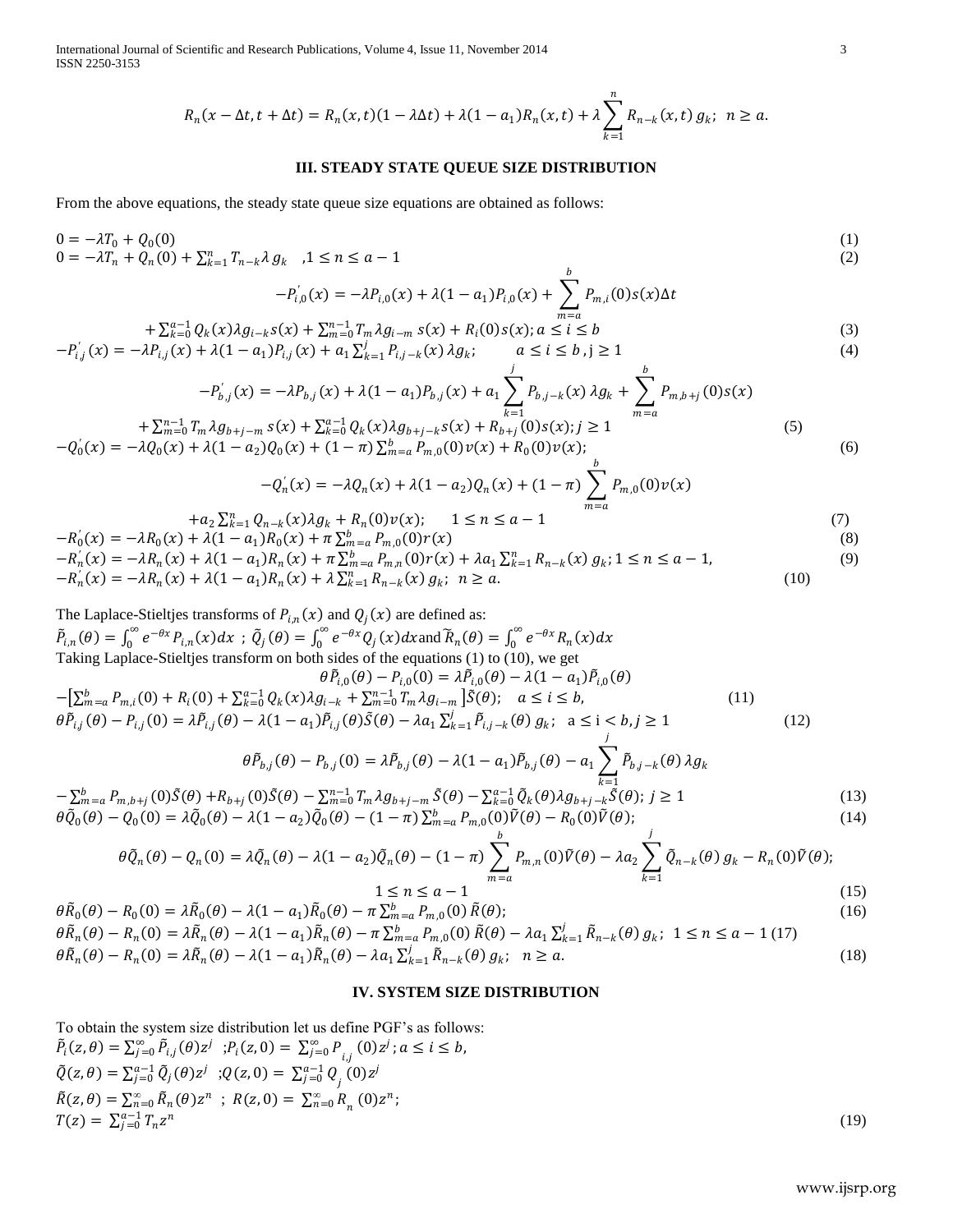International Journal of Scientific and Research Publications, Volume 4, Issue 11, November 2014 4 ISSN 2250-3153

The probability generating function  $P(z)$  of the number of customers in the queue at an arbitrary time epoch of the proposed model can be obtained using the following equation

$$
P(z) = \sum_{i=1}^{b-1} \tilde{P}_i(z,0) + \tilde{P}_b(z,0) + \tilde{Q}(z,0) + \tilde{R}(z,0) + T(z)
$$
\n(20)

In order to find the following  $\tilde{P}_i(z,\theta)$ ,  $\tilde{P}_b(z,\theta)$ ,  $\tilde{Q}(z,\theta)$  and  $\tilde{R}(z,\theta)$ sequence of operations are done.

Multiply the equations (14) by  $z^{n}$  (15) by  $z^{n}$  (1 <  $n < a - 1$ ) and summing up from  $n = 0$  to  $a - 1$  and by using (20), we get  $\left[\theta - a_2(\lambda - \lambda \xi(z))\right] \tilde{Q}(z,\theta) = Q(z,0) - \tilde{V}(\theta) \sum_{n=0}^{a-1} \left[\sum_{m=a}^{b} (1-\pi) P_{m,n}(0) + R_n(0)\right] z^n$ (21) Where  $\xi(z) = \sum_{k=1}^{a-1} g_k z^k$ Multiply the equations (16) by  $z^0$ , (17) by  $z^n$  (1 <  $n < a - 1$ ), (18) by  $z^n$  ( $n > a$ ) and summing up from  $n = 0$  to  $a - 1$  and by using  $(20)$ , we get

$$
\tilde{R}(z,\theta) = \frac{\left(\tilde{R}\left(a_1(\lambda - \lambda X(z))\right) - \tilde{R}(\theta)\right)\pi \sum_{n=0}^{\infty} p_n z^n}{\left(\theta - \alpha(\lambda - \lambda X(z))\right)}
$$
\n(22)

Multiply the equations (11) by  $z^0$ , (12) by  $z^j$  ( $j > a$ ) and summing up from  $n = 0$  to  $\infty$  and by using (20), we get

$$
[\theta - a_1(\lambda - \lambda X(z))] \tilde{P}_i(z, \theta) = P_i(z, 0) - \tilde{S}(\theta) \left[ \sum_{m=a}^b P_{m,i}(0) + R_i(0) + \sum_{k=0}^{a-1} Q_k(x, t) \lambda g_{i-k} + \sum_{m=0}^{n-1} T_m(t) \lambda g_{i-m} \right]
$$
  

$$
a \le i \le b - 1 \quad (23)
$$

Multiply the equations (11) by  $z^0$  (13)  $z^j$  ( $j > a$ ) and summing up from  $j = 0$  to  $\infty$  and by using (20), we get

$$
z^{b}[\theta - a_{1}(\lambda - \lambda X(z))] \tilde{P}_{b}(z, \theta) = P_{b}(z, 0) \left( z^{b} - \tilde{S}(\theta) \right)
$$
\n
$$
\frac{\sum_{m=a}^{b-1} P_{m}(z, 0) - \sum_{m=a}^{b} \sum_{j=0}^{b-1} P_{m,j}(0) z^{j}}{+R(z, 0) - \sum_{n=0}^{b-1} R_{n}(0) z^{n}} + R(z, 0) - \sum_{n=0}^{b-1} \left( R_{m} z^{m} \sum_{j=1}^{b-n-1} g_{j} z^{j} \right)
$$
\n
$$
+ \lambda \left( T(z)X(z) - \sum_{m=0}^{a-1} \left( T_{m} z^{m} \sum_{j=1}^{b-n-1} g_{j} z^{j} \right) \right)
$$
\n
$$
+ \lambda \left( X(z) \sum_{i=0}^{a-1} \tilde{Q}_{i}(\theta) z^{i} - \sum_{i=0}^{a-1} \left( \tilde{Q}_{i}(\theta) z^{i} \sum_{j=1}^{b-i-1} g_{j} z^{j} \right) \right) \right)
$$
\n(24)

By substituting 
$$
\theta = a_2(\lambda - \lambda \xi(z))
$$
 in the equations (21), we get  
\n
$$
Q(z, 0) = \tilde{V} \left( a_2(\lambda - \lambda \xi(z)) \right) \sum_{n=0}^{\infty} \left[ (1 - \pi) \sum_{m=a}^{b} P_{m,n}(0) + R_n(0) \right] z^n;
$$
\nBy substituting  $\theta = a_1(\lambda - \lambda X(z))$  in the equations (22) & (24), we get  
\n
$$
R(z, 0) = \tilde{R} \left( a_1(\lambda - \lambda X(z)) \right) \pi \sum_{n=0}^{\infty} \sum_{m=a}^{b} P_{m,n}(0) z^n,
$$
\n(26)

$$
P_i(z,0) = \tilde{S}\left(a_1(\lambda - \lambda X(z))\right) \left[\sum_{m=a}^{b} P_{m,i}(0) + R_i(0) + \sum_{k=0}^{a-1} Q_k(\lambda - \lambda X(z))\lambda g_{i-k} + \sum_{m=0}^{n-1} T_m \lambda g_{i-m}\right]
$$
  
\n
$$
a \le i \le b-1
$$
\n(27)

$$
P_b(z,0) = \frac{\tilde{S}(a_1(\lambda - \lambda X(z)))f(z)}{Z^b - \tilde{S}(a_1(\lambda - \lambda X(z)))}
$$
\n(28)

where

www.ijsrp.org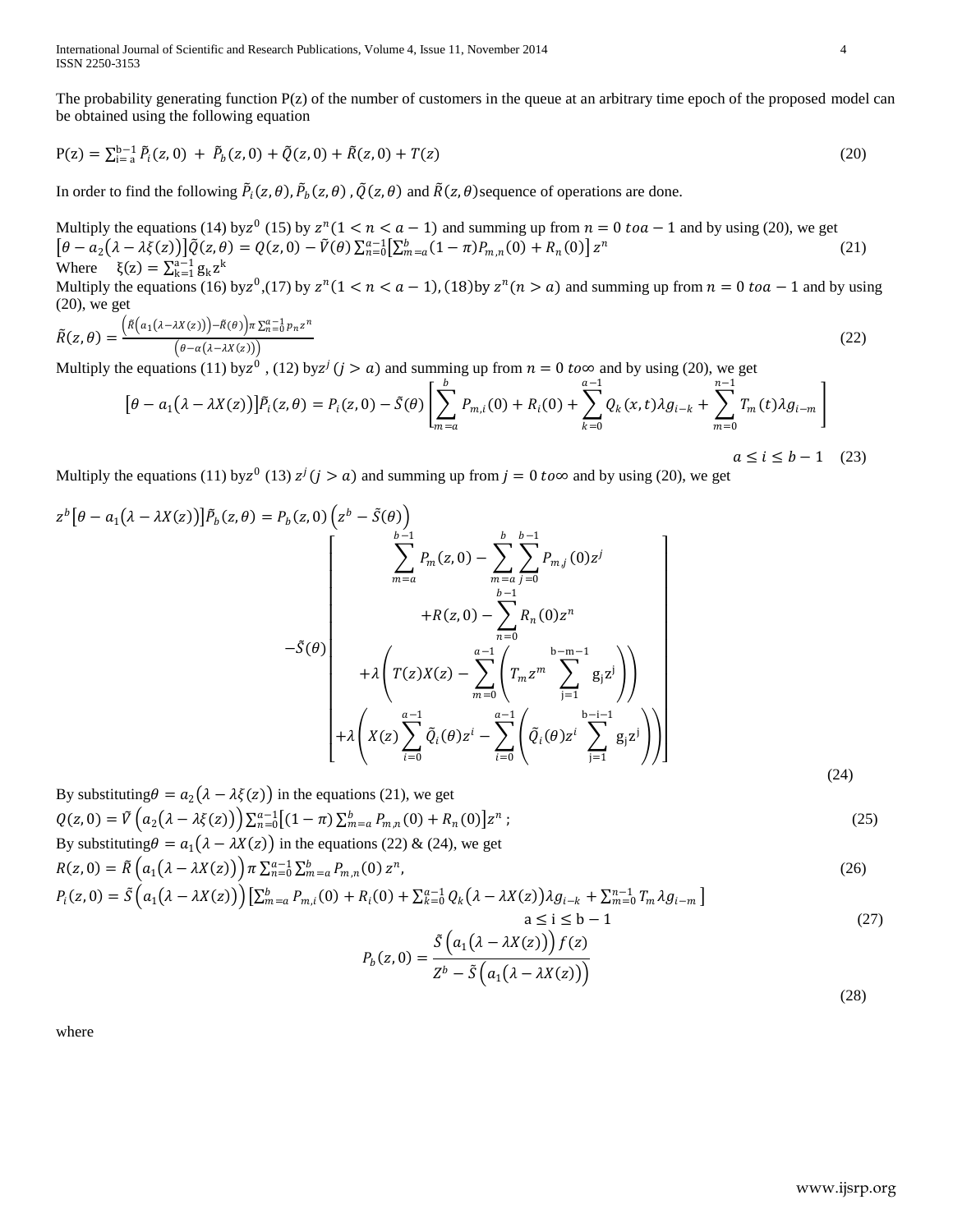International Journal of Scientific and Research Publications, Volume 4, Issue 11, November 2014 5 ISSN 2250-3153

$$
f(z) = \sum_{m=a}^{b-1} P_m(z,0) - \sum_{m=a}^{b} \sum_{j=0}^{b-1} P_{m,j}(0)z^j + R(z,0) - \sum_{n=0}^{b-1} R_n(0)z^n + \lambda \left( T(z)X(z) - \sum_{m=0}^{a-1} \left( T_m z^m \sum_{j=1}^{b-m-1} g_j z^j \right) \right)
$$
  

$$
f(z) = + \lambda \left( X(z) \sum_{i=0}^{a-1} \tilde{Q}_i \left( a_2 (\lambda - \lambda X(z)) \right) z^i - \sum_{i=0}^{a-1} \left( \tilde{Q}_i \left( a_2 (\lambda - \lambda X(z)) \right) z^i \sum_{j=1}^{b-i-1} g_j z^j \right) \right)
$$
(29)

From the equation (21) & (24), we have

$$
\tilde{Q}(z,\theta) = \frac{\left(\tilde{V}\left(a_2(\lambda-\lambda\xi(z))\right) - \tilde{V}(\theta)\right)\Sigma_{n=0}^{a-1}\left[(1-\pi)\Sigma_{m=a}^{b}P_{m,n}(0) + R_n(0)\right]z^n}{\left(\theta - a_2(\lambda-\lambda\xi(z))\right)}\tag{30}
$$

From the equation (22)  $&$  (25), we have

$$
\tilde{P}_i(z,\theta) = \frac{1}{(\theta - a_1(\lambda - \lambda X(z)))} \begin{bmatrix} \tilde{S}(a_1(\lambda - \lambda X(z))) - \tilde{S}(\theta) \Big) \Big( \sum_{m=a}^{b} P_{m,i}(0) + R_i(0) + \sum_{m=0}^{n-1} T_m \lambda g_{i-m} \Big) \\ \tilde{S}(a_1(\lambda - \lambda X(z))) \sum_{k=0}^{a-1} \tilde{Q}_k(\lambda - \lambda X(z)) \lambda g_{i-k} \\ -\tilde{S}(\theta) \sum_{k=0}^{a-1} \tilde{Q}_k(\theta) \lambda g_{i-k} \\ a \le i \le b-1 \end{bmatrix}
$$
\n(31)

From the equation (23) & (26), we have

$$
\tilde{P}_b(z,\theta) = \frac{\left(\tilde{S}\left(a_1(\lambda - \lambda X(z))\right) - \tilde{S}(\theta)\right)g(z) + R(z,0) - \sum_{n=0}^{b-1} R_n(0)z^n + \lambda \sum_{k=0}^{a-1} z^i \left(\tilde{Q}_k\left(a_2(\lambda - \lambda X(z))\right)\tilde{S}\left(a_1(\lambda - \lambda X(z))\right) - \tilde{Q}_k(\theta)\tilde{S}(\theta)\right)\left(X(z) - \sum_{j=1}^{b-i-1} g_j z^j\right)}{-\lambda \sum_{i=0}^{a-1} z^{i-b} \left(\tilde{Q}_i\left(a_2(\lambda - \lambda X(z))\right) - \tilde{Q}_i(\theta)\right)\tilde{S}\left(a_1(\lambda - \lambda X(z))\right)\tilde{S}(\theta)\left(X(z) - \sum_{j=1}^{b-i-1} g_j z^j\right)}\right)}{\left(\theta - a_1(\lambda - \lambda X(z))\right)\left(z^b - \tilde{S}\left(a_1(\lambda - \lambda X(z))\right)\right)}
$$
\n(32)

where

$$
g(z) = \sum_{m=a}^{b-1} P_m(z,0) - \sum_{m=a}^{b} \sum_{j=0}^{b-1} P_{m,j}(0)z^j + \lambda \left( T(z)X(z) - \sum_{m=0}^{a-1} \left( T_m z^m \sum_{j=1}^{b-m-1} g_j z^j \right) \right)
$$
  
(0)  $x_i = R_i, i > 0$ 

Let  $p_i = \sum_{m=a}^{b} P_{m,i}(0)$  ,  $r_i = R_i$ ,  $i \ge 0$ 

Using the Equations (21), (22) and (23) in the Equation (14), the probability generating function of the queue size  $P(z)$  at an arbitrary time epoch is obtained as

$$
P(z) = \frac{\begin{pmatrix} \sum_{i=a}^{b-1} \left( (z^b - 1)\tilde{S} \left( a_1(\lambda - \lambda X(z)) \right) \lambda E_1 + \left( \tilde{S} \left( a_1(\lambda - \lambda X(z)) \right) - 1 \right) z^b E_3 - \left( z^b - \tilde{S} \left( a_1(\lambda - \lambda X(z)) \right) \right) \lambda E_2 \right) \right. \\ \left. - \left( \tilde{S} \left( a_1(\lambda - \lambda X(z)) \right) - 1 \right) \sum_{j=1}^{b-1} (1 - \pi) p_j z^j + \left( \tilde{S} \left( a_1(\lambda - \lambda X(z)) \right) - 1 \right) \lambda E_4 + \pi \left( \tilde{R} \left( a_1(\lambda - \lambda X(z)) \right) - 1 \right) \sum_{j=1}^{a-1} p_j z^j \right. \\ \left. + \left( z^b - \tilde{S} \left( a_1(\lambda - \lambda X(z)) \right) \right) a_1(-\lambda + \lambda X(z)) T(z) + \lambda \sum_{i=0}^{a-1} z^i f(\tilde{S}, \tilde{Q}, z) - \lambda \sum_{i=0}^{a-1} z^{i-b} \phi(\tilde{S}, \tilde{Q}, z) \right. \\ \left. - a_1(\lambda - \lambda X(z)) \left( Z^b - \tilde{S} \left( a_1(\lambda - \lambda X(z)) \right) \right) \right) \\ \left. + \frac{\left( \tilde{V} \left( a_2(\lambda - \lambda \xi(z)) \right) - 1 \right) \sum_{i=0}^{a-1} (1 - \pi) p_i z^n}{-a_2(\lambda - \lambda \xi(z))} \right)}{2(33)} \right)
$$

On further simplification, we get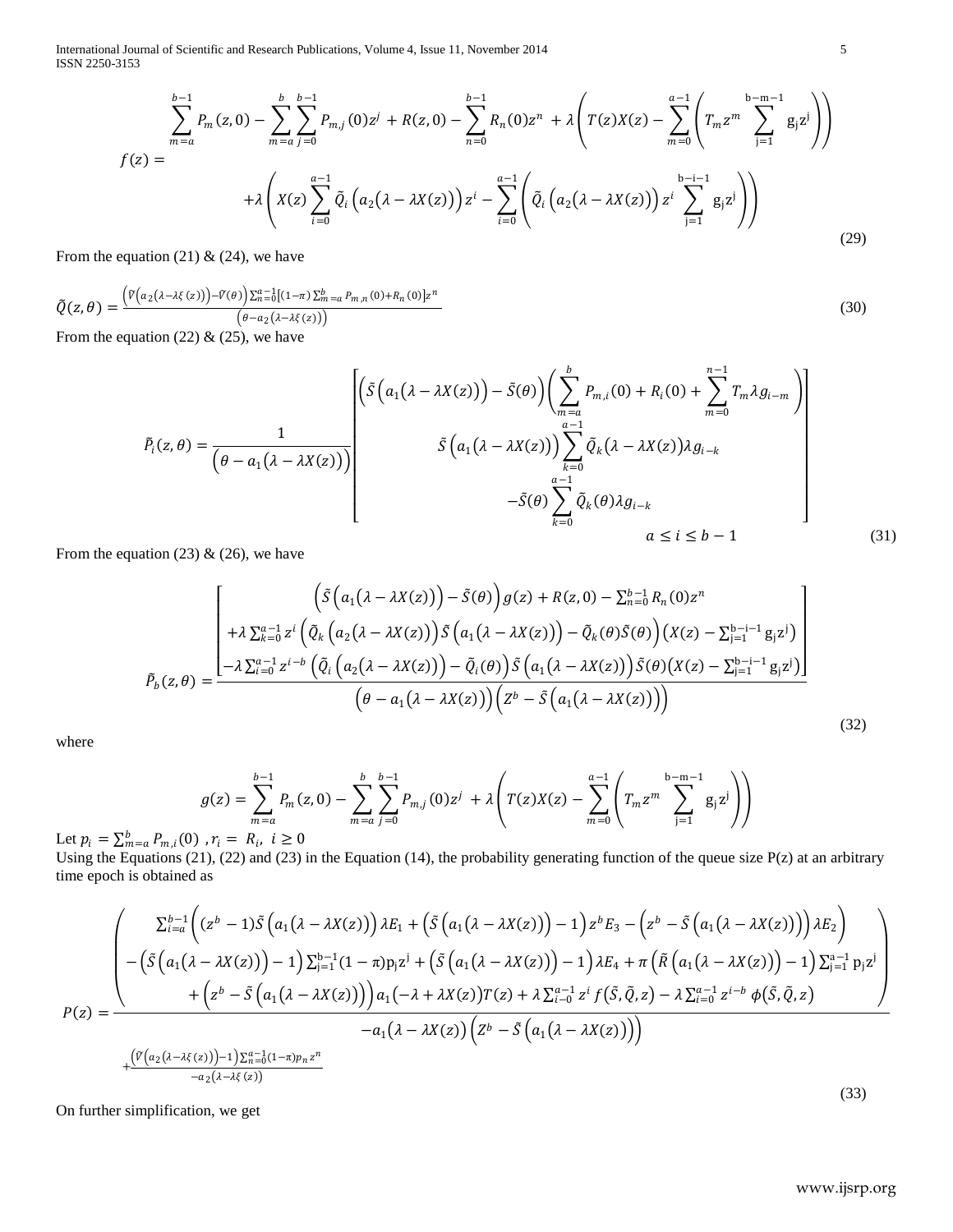International Journal of Scientific and Research Publications, Volume 4, Issue 11, November 2014 6 ISSN 2250-3153

 $P(z)$ 

$$
a_2(-\lambda + \lambda \xi(z)) \begin{pmatrix} \sum_{i=a}^{b-1} \left( (z^b - 1)\tilde{S} \left( a_1(\lambda - \lambda X(z)) \right) \lambda E_1 + \left( \tilde{S} \left( a_1(\lambda - \lambda X(z)) \right) - 1 \right) z^b E_3 - \left( z^b - \tilde{S} \left( a_1(\lambda - \lambda X(z)) \right) \right) \lambda E_2 \right) \\ - \left( \tilde{S} \left( a_1(\lambda - \lambda X(z)) \right) - 1 \right) \sum_{j=1}^{b-1} p_j z^j + \left( \tilde{S} \left( a_1(\lambda - \lambda X(z)) \right) - 1 \right) \lambda E_4 + \pi \left( \tilde{R} \left( a_1(\lambda - \lambda X(z)) \right) - 1 \right) \sum_{j=1}^{a-1} p_j z^j \\ - \pi \sum_{j=1}^{a-1} p_j z^j \left( \tilde{S} \left( a_1(\lambda - \lambda X(z)) \right) - 1 \right) + \left( z^b - \tilde{S} \left( a_1(\lambda - \lambda X(z)) \right) \right) a_1(-\lambda + \lambda X(z)) T(z) \\ + \lambda \sum_{i=0}^{a-1} z^i f(\tilde{S}, \tilde{Q}, z) - \lambda \sum_{i=0}^{a-1} z^{i-b} \phi(\tilde{S}, \tilde{Q}, z) \\ + \left( a_1(-\lambda + \lambda X(z)) \left( z^b - \tilde{S} \left( a_1(\lambda - \lambda X(z)) \right) \right) \left( \tilde{V} \left( a_2(\lambda - \lambda \xi(z)) \right) - 1 \right) \sum_{n=0}^{a-1} (1 - \pi) p_n z^n \right) \\ a_1 a_2(-\lambda + \lambda \xi(z)) (-\lambda + \lambda X(z)) \left( z^b - \tilde{S} \left( a_1(\lambda - \lambda X(z)) \right) \right) \end{pmatrix}
$$

where

=

$$
f(\tilde{S}, \tilde{Q}, z) = \left(\tilde{Q}_i a_2 (\lambda - \lambda X(z)) \tilde{S} \left(a_1 (\lambda - \lambda X(z))\right) - \tilde{Q}_i(\theta) \tilde{S}(\theta)\right) \left(X(z) - \sum_{j=1}^{b-i-1} g_j z^j\right)
$$
  

$$
\phi(\tilde{S}, \tilde{Q}, z) = \left(\tilde{Q}_i \left(a_2 (\lambda - \lambda X(z))\right) - \tilde{Q}_i(0)\right) \tilde{S} \left(a_1 (\lambda - \lambda X(z))\right) \left(X(z) - \sum_{j=1}^{b-i-1} g_j z^j\right)
$$
  

$$
E_1 = \sum_{k=0}^{a-1} \tilde{Q}_k \left(a_2 (\lambda - \lambda X(z))\right) g_{i-k} \quad ; \quad E_2 = \sum_{k=0}^{a-1} \tilde{Q}_k(\theta) \lambda g_{i-k}
$$
  

$$
E_3 = p_i + r_i + \sum_{m=0}^{n-1} T_m \lambda g_{i-m} \qquad ; \quad E_4 = \left(T(z)X(z) - \sum_{m=0}^{a-1} \left(T_m z^m \sum_{j=1}^{b-m-1} g_j z^j\right)\right)
$$

The probability generating function  $P(z)$  has to satisfy  $P(1) = 1$ . In order to satisfy the condition, applying L'Hospital's rule and evaluating  $\lim_{z\to\infty} P(z)$  and equating the expression to 1,  $b - \lambda a_1 E(X)[E(S) + \pi E(R)] > 0$  is obtained.

Define 'ρ' as  $\frac{\lambda a_1 E(X)[E(S) + \pi E(R)]}{b}$ . Thus  $p < 1$  is the condition to be satisfied for the existence of steady state for the model.

## **V. PERFORMANCE MEASURES**

 In this section, some useful performance measures of the proposed model like, expected number of customers in the queue E(Q), expected length of idle period E(I), expected length of busy period E(B) are derived which are useful to find the total average cost of the system. Also, probability that the server is on setup work P(U), probability that the server is on vacation P(V) and probability that the server is busy P(B) are derived.

## **EXPECTED QUEUE LENGTH**

 The expected queue length E(Q) (i.e. mean number of customers waiting in the queue ) at an arbitrary time epoch, is obtained by differentiating  $P(z)$  at  $z=1$  and given by

$$
\lim_{z \to 1} P(z) = E(Q)
$$
\n
$$
E(Q) = \frac{\begin{bmatrix} \sum_{i=a}^{b-1} [2(T11)(f1) - (f7)(f8)] - \sum_{j=0}^{b-1} d_j [2(T11)(f2) - (f7)(f9)] \\ \sum_{i=a}^{a-1} [2(T11)\lambda(f5 - f6) - \lambda(f7(f11)] + 2(T11)(f4) - (f7)(f11) \end{bmatrix}}{\pi [2f14T11 - f7f13] \sum_{i=0}^{a-1} p_i} + \frac{\sum_{n=0}^{a-1} (1 - \pi) p_n [f3 - f10]}{(T27)^2}
$$
\nThe equation is

\n
$$
= \lambda q. F(Y)F(S): \quad S2 = \lambda q. Y'(1)F(S) + \lambda^2 q. \lambda^2 F^2(Y)F(S^2).
$$
\n(35)

wher

 $S1 = \lambda a_1 E(X)E(S);$   $S2 = \lambda a_1 X''(1)E(S) + \lambda^2 a_1^2 E^2(X)E(S^2);$  $S3 = \lambda a_1 X'''(1) E(S) + 3\lambda^2 a_1^2 E(X) E(X^2) E(S^2) + \lambda^3 a_1^3 E^2(X) E(S^3);$  (34)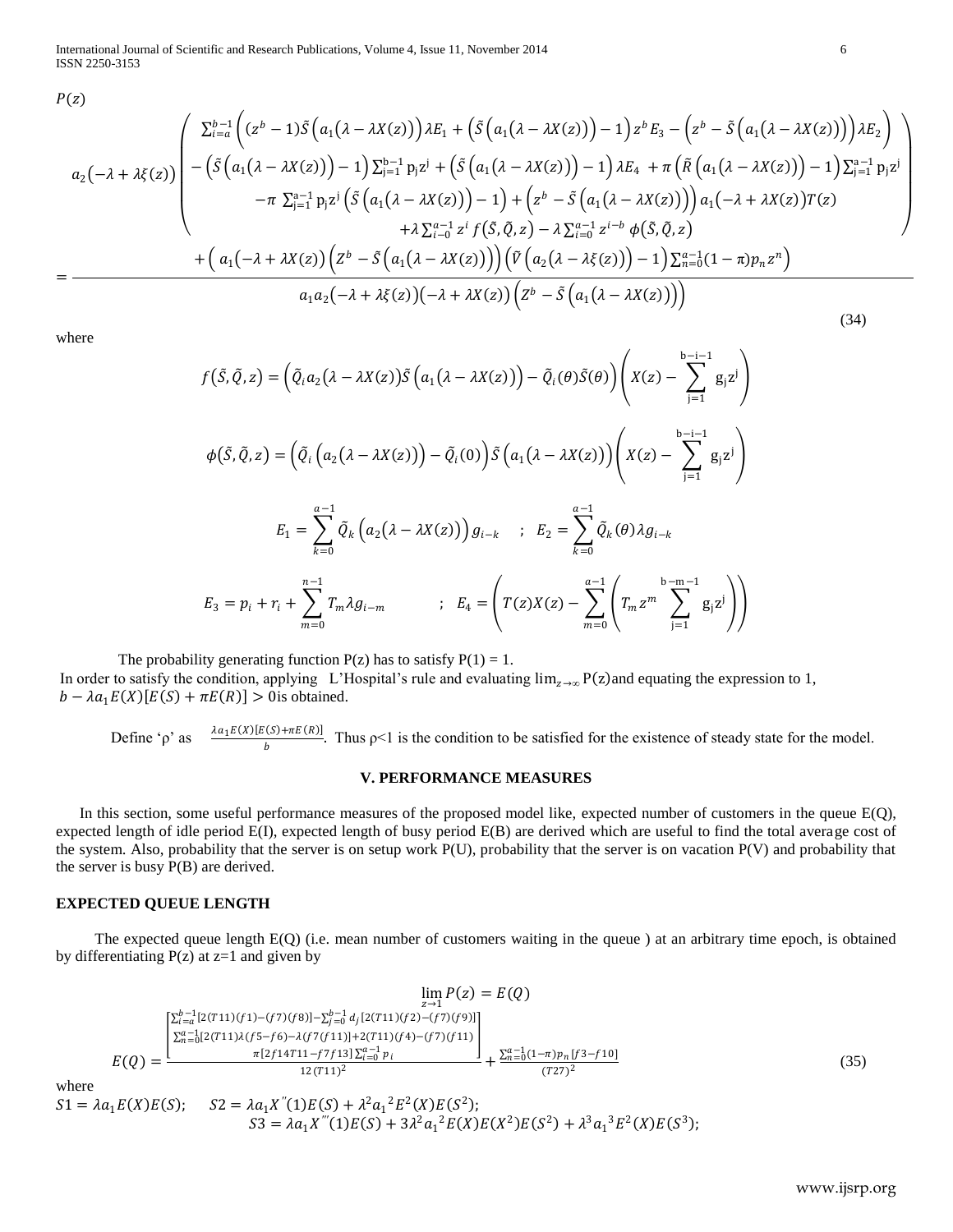International Journal of Scientific and Research Publications, Volume 4, Issue 11, November 2014 7 ISSN 2250-3153

$$
V1 = \lambda a_2 E(X)E(V); \quad G1 = 1 - \sum_{j=1}^{b-1} g_j; \quad G2 = E(X) - \sum_{j=1}^{b-1} fg_j; \quad G3 = E(X) - \sum_{j=1}^{b-1} fg_j; \quad G4 = E(X) - \sum_{j=1}^{b-1} fg_j; \quad G5 = E(X^2) - \sum_{j=1}^{b-1} f(J-1)g_j; \quad G4 = T(1) - \sum_{m=0}^{a-1} \sum_{i=1}^{b-m-1} T_m g_j; \quad G5 = \sum_{m=0}^{a-1} \sum_{j=1}^{b-m-1} (m+j)(m+j-1)T_m g_j; \quad G6 = \sum_{m=0}^{a-1} \sum_{j=1}^{b-m-1} (m+j)T_m g_j; \quad G7 = E(X)T(1); \quad G9 = E(X^2)T(1)
$$
\n
$$
G10 = p_i + r_i + \sum_{m=0}^{b-1} T_m \lambda g_{i-m}; \quad T1 = \left(\sum_{k=0}^{a-1} \bar{Q}_k \left(a_2(\lambda - \lambda X(z))\right)g_{i-k}\right)_{i=1}; \quad T2 = \left(\frac{d}{dz} \left(\sum_{k=0}^{a-1} \bar{Q}_k \left(a_2(\lambda - \lambda X(z))\right)\right)g_{i-k}\right)_{i=1}
$$
\n
$$
T4 = \left(\frac{d}{dz} \left(\sum_{k=0}^{a-1} \bar{Q}_k \left(a_2(\lambda - \lambda X(z))\right)\right)g_{i-k}; \quad T3 = \left(\frac{d^2}{dz^2} \left(\sum_{k=0}^{a-1} \bar{Q}_k \left(a_2(\lambda - \lambda X(z))\right)\right)\right)_{i=1}; \quad T4 = \left(\frac{d}{dz} \left(\sum_{k=0}^{a-1} \bar{Q}_k \left(a_2(\lambda - \lambda X(z))\right)\right)\right)_{i=1}; \quad T5 = \left(\frac{d^2}{dz^2} \left(\sum_{k=0}^{a-1} \bar{Q}_k \left(a_2(\lambda - \lambda X(z))\right)\right)\right)_{i=1}
$$
\n
$$
T6 = \sum_{k=0}^{b-1} \bar{Q}_k (0) g_{i-k}; T7 = \frac{d}{dz} \left(\sum_{k=0}^{a-1} \bar
$$

 $f10(\lambda, X, S) = 2jS1 + S2;$  $f11(\lambda, S, G) = 2\lambda S1[G8 + T'(1) - G6 + \lambda S2G4] + 2\lambda(b - S1)G8;$  $f12(S, G, \tilde{Q}) = [S1T8 + T4](2iG1 + G2) + (t5 + 2T4S1 + T3S2)G1 - 2T4G1(i - b + S1) - 2T4G2 - T5G1;$  $f13(\lambda, b, S, R) = 2R1b;$  $f12(\lambda, b, S, R) = 3[(b(b-1) + 2bi)R1 + bR2]$ 

# **PARTICULAR CASES**

In this section, an existing model is deduced as particular case of the proposed model.

## **Case(i)**

If no request for re-service (i.e.  $\pi=0$ ) and if no balking (i.e., $a_1 = 1, a_2 = 1$ ) then the Equation (32) reduces to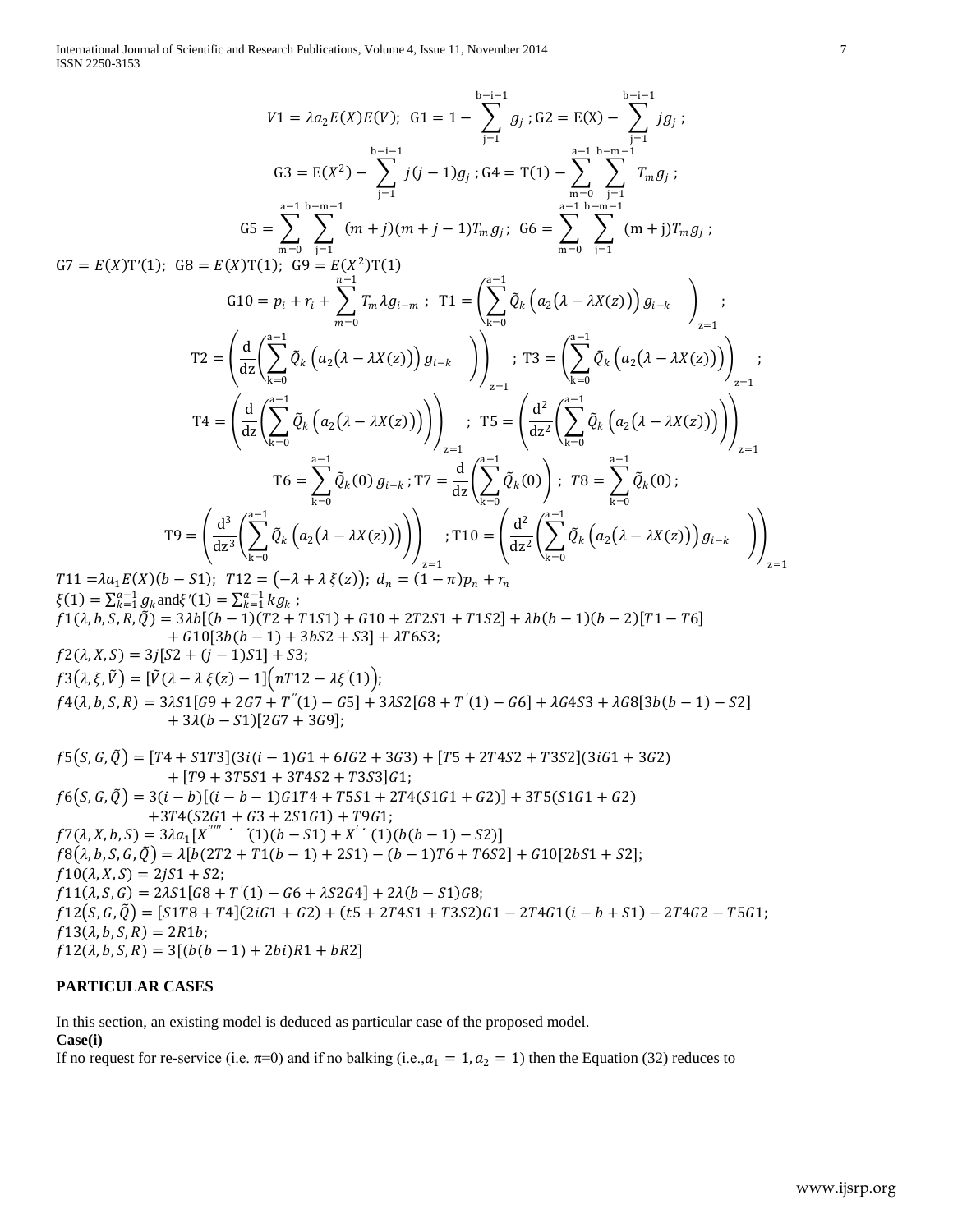International Journal of Scientific and Research Publications, Volume 4, Issue 11, November 2014 8 ISSN 2250-3153

$$
a_2(-\lambda + \lambda \xi(z)) \begin{pmatrix} \sum_{i=a}^{b-1} \left( (z^b - 1)\tilde{S}(\lambda - \lambda X(z))\lambda E_1 + \left(\tilde{S}(\lambda - \lambda X(z)) - 1\right)z^b E_3 - \left(z^b - \tilde{S}(\lambda - \lambda X(z))\right)\lambda E_2\right) \\ - \left(\tilde{S}(\lambda - \lambda X(z)) - 1\right)\sum_{j=1}^{b-1} p_j z^j + \left(\tilde{S}(\lambda - \lambda X(z)) - 1\right)\lambda E_4 \\ + \left(z^b - \tilde{S}(\lambda - \lambda X(z))\right)(-\lambda + \lambda X(z))T(z) + \lambda \sum_{i=0}^{a-1} z^i f(\tilde{S}, \tilde{Q}, z) - \lambda \sum_{i=0}^{a-1} z^{i-b} \phi(\tilde{S}, \tilde{Q}, z) \\ + \left(\left(-\lambda + \lambda X(z)\right)\left(z^b - \tilde{S}(\lambda - \lambda X(z))\right)\left(\tilde{V}(\lambda - \lambda \xi(z)) - 1\right)\sum_{n=0}^{a-1} p_n z^n\right) \\ - \lambda + \lambda \xi(z)\left(-\lambda + \lambda X(z)\right)\left(z^b - \tilde{S}\left(a_1(\lambda - \lambda X(z))\right)\right)
$$

which is the PGF of queue size distribution of Analysis of a batch arrival general bulk service queueing system with interrupted vacation of M.Haridoss (2012)

#### **Case(ii)**

If no request for re-service (i.e.  $\pi=0$ ) and if the server doesn't avail any vacation(i.e.,  $\tilde{V}(a_2(\lambda - \lambda \xi(1))) = 1$ ), and if no balking  $(i.e., a_1 = 1, a_2 = 1)$  then the Equation (32) reduces to

$$
P(z) = \frac{\begin{pmatrix} \sum_{i=a}^{b-1} \left( (z^b - z^i) p_i(\tilde{S}(\lambda - \lambda X(z)) - 1) \right) + \lambda \sum_{i=a}^{b-1} \left( (\tilde{S}(\lambda - \lambda X(z)) - 1) z^b \sum_{m=0}^{a-1} T_m g_{i-m} \right) \\ - (\tilde{S}(\lambda - \lambda X(z)) - 1) \sum_{j=1}^{a-1} p_j z^j + \left( z^b - \tilde{S}(\lambda - \lambda X(z)) \right) (-\lambda + \lambda X(z)) T(z) \\ + \lambda \left( (\tilde{S}(\lambda - \lambda X(z)) - 1) (T(z) X(z) - \sum_{m=0}^{a-1} (T_m z^m \sum_{j=1}^{b-m-1} g_j z^j)) \right) \\ - (\lambda - \lambda X(z)) (Z^b - \tilde{S}(\lambda - \lambda X(z)) \end{pmatrix}
$$

which is the PGF of queue size distribution of  $M^X/G/1$  queueing system without vacation and it coincides with the result of  $M^X/G/1$  queueing system without modified vacation and constant arrival rate of Balasubramanian et al (2011).

#### **VI. Conclusion**

An  $M^X$  /G(a,b)/1 queue with vacation interrupted, request for Re-service and balking service has been studied. The PGF of queue size at an arbitrary time epoch is obtained . Some performance measures are also derived.

#### **REFERENCES**

- 1. Altman E., Yechiali U, 2006. Analysis of customers' impatience in queues with server vacations. Queuing Syst. Theory Appl. 52:261-279.
- 2. Arumuganathan, R. and Haridoss. S Analysis of a  $M^{\chi}/G(a,b)/1$  queueing system with interrupted vacation. Cambridge Journal, vol. 46, No.4, pp 305-334
- 3. Ancker Jr. C. J., Gafarian A. V., "Queueing with Reneging and Multiple Hetero-geneous servers", Naval Res. Log. Quart. 10, pp. 137-139, 1963.
- 4. Ancker, Jr. C. J. And Gafarian, A. V.(1963). Some queueing problems with balking andreneging:II. Operation Research Vol.11, 928-937.
- 5. Arumuganathan, R. and Jeyakumar, S. " A non-Markovian Bulk Queue with Multiple Vacation and control policy onrequest for re-service"Quality Technology and Quantitative Management, Vol. 8, No. 3, pp. 253-269, 2011.
- 6. Arumuganathan, R. and JudethMalliga, T. "Analysis of a Bulk Queue with repair of service station and setup time", International Journal of Canadian Applied Math Quarterly, Vol. 13, No. 1,pp. 19-42, 2006.
- 7. B.T. Doshi, Queueing systems with vacations: a survey, Queueing Syst. 1 (1986) 26-66.
- 8. Balasubramanian, M. And Arumuganathan, R. "Steady state analysis ofa bulk arrival general bulk service queueing system with modififed M-vacation policy and variant arrival rate", International Journal of operational Research, Vol. 11, No. 4, pp. 383-407, 2011.
- 9. Choudhury, A and Medhi, P. (2011). Balking and Reneging in multiserverMarkovian Queuing System. International Journal of Mathematics in Operational Research, Vol. 3, No. 4, pp: 377-394.
	- Haight F. A., "Queueing with balking", Biometrika 44, pp. 360-369, 1957.
- 10. Ji-Hong Li., Nai-Shuo Tian. And Zhan-You Ma. " Performance analysis of GI/M/1 queue with working vacations and vacation interruption", Applied Mathematical Modelling, Vol. 32, No. 12,pp. 2715-2730, 2008.
- 11. Li, J. And Tian, N. "The discrete-time GI/Geo/1 queue with working acations and vacation interruption", Appl. Math.Comput, Vol. 185, No. 1, pp. 1-10, 2007
- 12. Madan, K.C. and Baklizi, A. "On an M/G ,G /1 1 2 queue with optional reservice", Stochastic Modeling and Applications, Vol. 5, No. 1,
- 13. Madan, K.C. and Choudhury, G. "An M /G/1 x queue with Bernoulli vacation schedule under restricted admissibility policy", Sankhaya,Vol. 66, pp. 175-193, 2004.

Mian Zhang and ZhengtingHou. "Performance analysis of M/G/1 queue with working vacations and vacation interruption", Journal of Computational and Applied Mathematics, Vol. 234, No. 10, pp. 2977-2985, 2010.

- 14. Mian Zhang. And ZhengtingHou. "Performance analysis of MAP/G/1 queue with working vacations and vacation interruption", Applied Mathematical Modelling, Vol. 35, No. 4, pp. 1551-1560, 2011pp 27-39,200.
- 15. Yutaka BABA. "The M/PH/1 queue with working vacations and vacation interruption", J.Syst.Sci.Eng, Vol. 19, No. 4, pp. 496-503, 2010